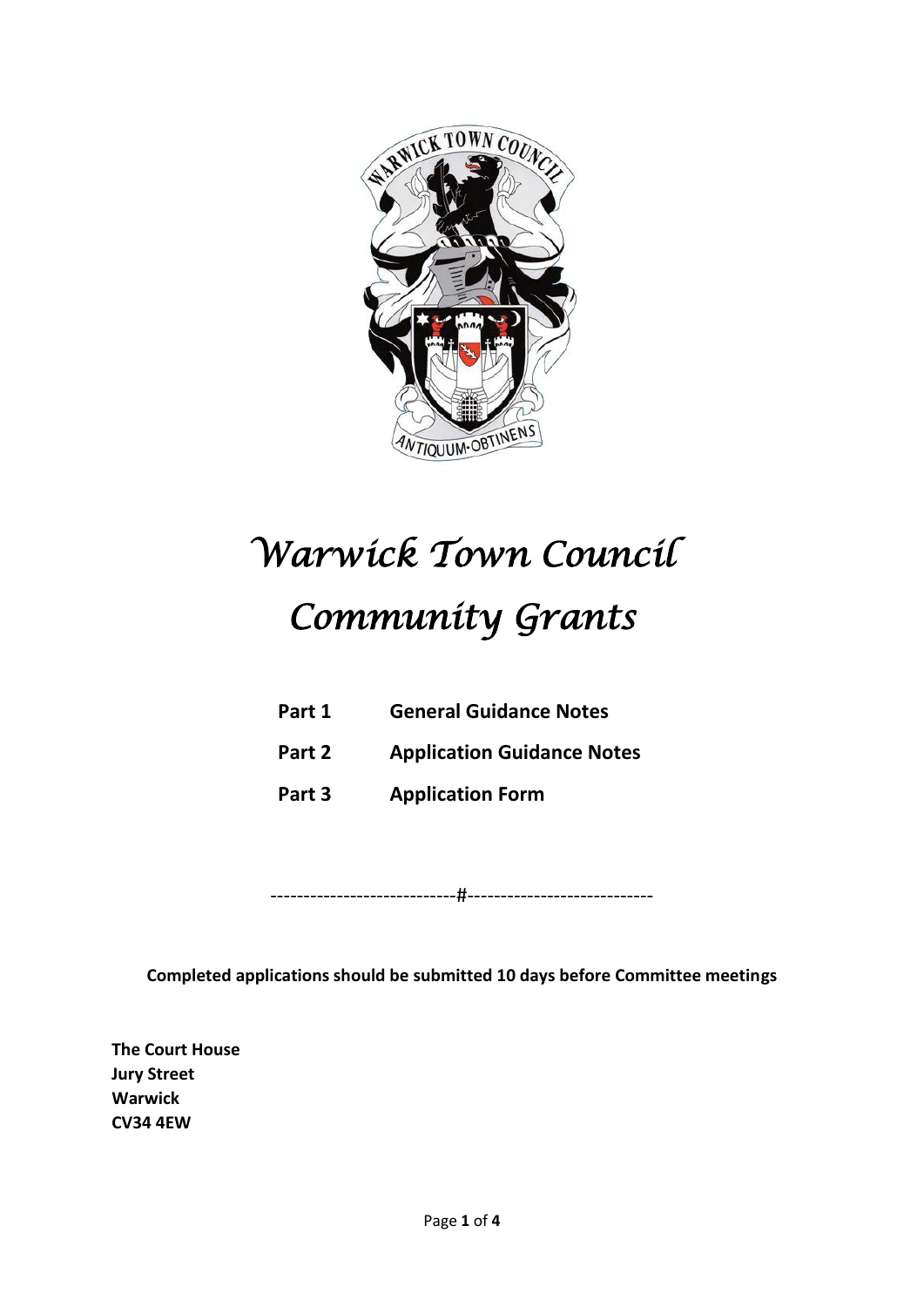#### **Part 1. Community Funding – Guidance Notes**

The Community Grant Fund has been established as one of a number of ways of helping communities, particularly in deprived areas, to address local issues of concern to them. It will contribute to the Council's objectives of involving community representatives in identifying local needs, supporting the role of Councillors, and the representative role of the Town Council.

Applications will have to satisfy the following conditions to be considered for a grant:

- All applications must be signed by a local Town Councillor to indicate their support, before submitting your application to the office.
- Applications should be for one off projects in the seven wards; All Saints and Woodloes; Aylesford; Castle; Leafield; Myton & Heathcote; Saltisford or Wilmhurst, that provide lasting benefits to the community. Projects that require ongoing funding will only be considered if there is a clear and realistic plan of how it will be funded after the initial contribution from the Community Grant Fund. Projects will only receive funding once.
- Applications include at least 3 comparison quotes to demonstrate best value for money
- The total amount requested does not exceed £5,000
- Projects should lie outside the responsibility of any single agency or service. They will not be funded if they are eligible for funding through conventional channels, unless there is at **least matched funding or an agreement by those other agencies to pick up ongoing costs after the initial contribution from the Town Council.**
- **A funding acceptance form, which requires proof of expenditure, would need to be submitted to Warwick Town Council before any monies are given. Should the organisation not have sufficient funds to use before receiving their grant money, Warwick Town Council will release their monies under the condition that proof of purchase would be provided within 10 days. (This condition has come into affect from 1st April 2022)**

Applications will be considered at the upcoming Community & Cultural or Economic and Tourism and should be submitted 10 days prior to the meeting. The Committees oversee funding of up to £3,000. All grant applications over the value of £3,000 must pass through committee approval and then go forward to the following Full Town Council meeting for final decision.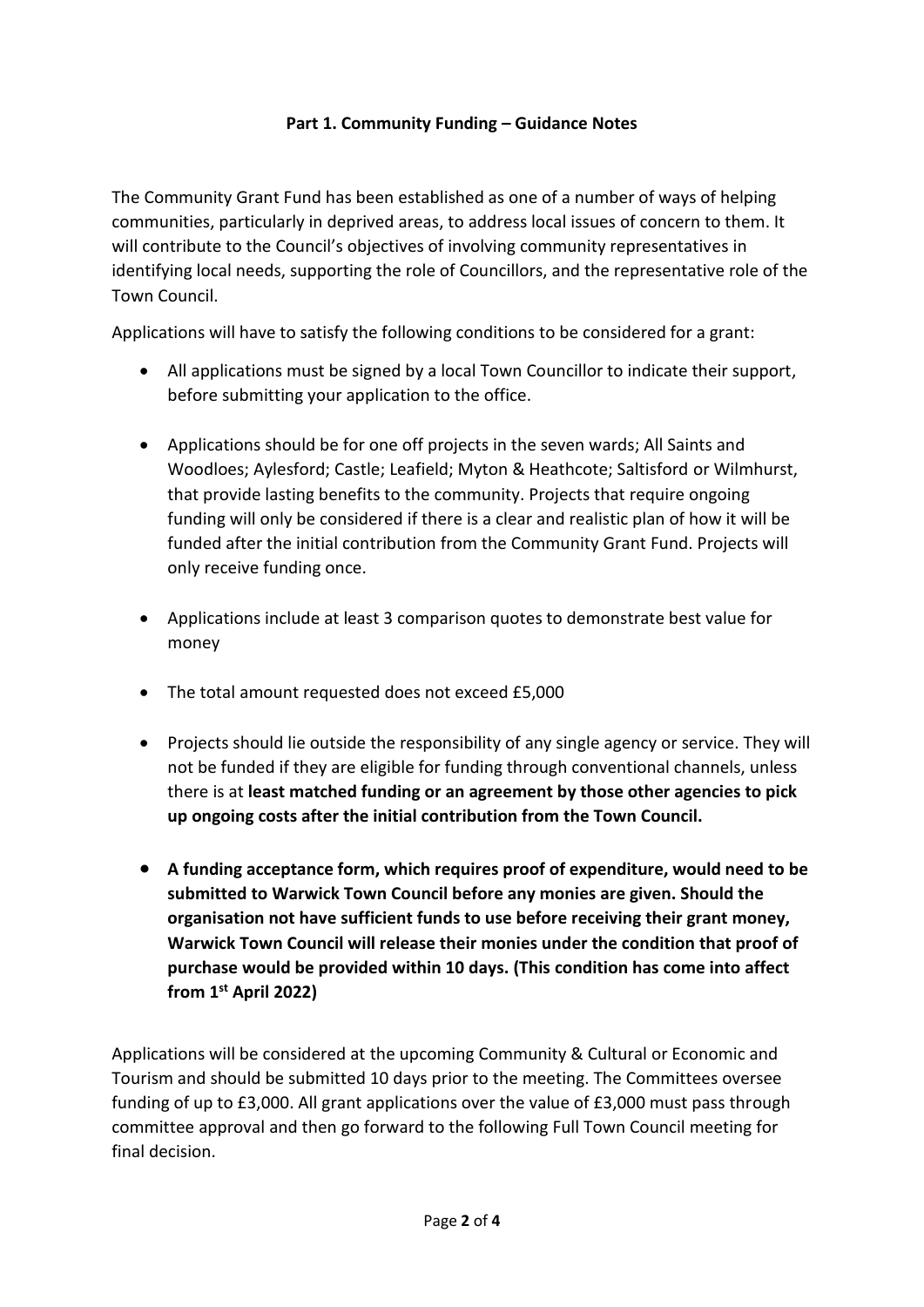#### **Part 2. Community Funding – Application Notes**

### *Section 1 – Contact Details*

Please give the name of the association that will manage the project. Please also provide the name, email address, telephone number and postal address of the person that will act as the main contact for further information and correspondence.

# *Section 2 – Group / Organisation Details*

**Overview** – Please provide an overview of your organisation, including your aims and objectives.

**VAT** – This should include your VAT and Charity Number, if applicable.

**Organisation** – Please state how many members your organisation has, including paid staff.

#### *Section 3 – Project Information*

**Project Title** – This should be brief but distinctive

**Project Information** – Give a clear explanation of how you intend to spend the money, including any timescales.

**How do you know there is a need for the work?** – Describe what evidence you have got to support your application

Partnership Working - Please list all groups and agencies involved with your project. If more than one County or District Council Department is involved, please list each one separately

**Equality of Access** – How will you ensure that your project is open to all, or if you are focusing on a specific group or community, that the target audience will have access to the project?

**Economic or Community-based needs** – Explain how your grant will improve the local economy / community

**Target Audience** – Please indicate what age groups will benefit from this grant application

**Project Management** – Please state who will be responsible for managing the project and how you will monitor and evaluate success

#### *Section 4 – Financial Details*

**Amount of Funding Requested** – Applications under £3,000 will be decided by the Community and Cultural Committee. Grant applications over £3,000 will be discussed at the following Full Council Meeting.

**Itemised Breakdown** – Please provide a breakdown of how you plan to spend the money

**Project Total** – Is this the total cost of the project? If no, please advise where the remaining money has been obtained from